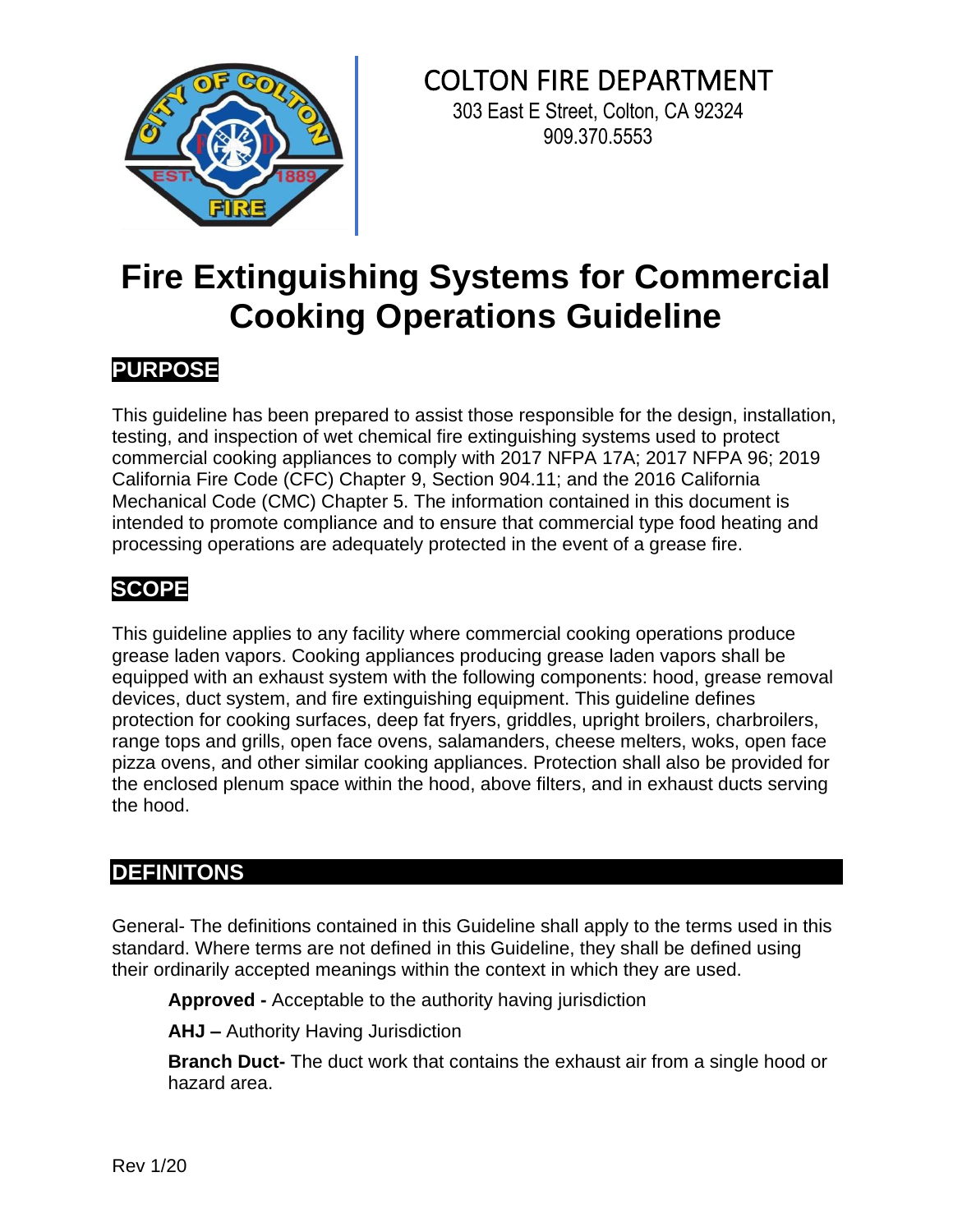**Certified-** A formally stated recognition and approval of an acceptable level of competency, acceptable to the AHP

**Common Duct-** The duct work containing the exhaust air from two or more

branch ducts.

**Indicator-** A mechanical or electrical device shall be provided that shows when an extinguishing system or critical component of it is ready to operate, or if it has already operated. NFPA 17A - 5.2.1.8

**Maintenance-** Work performed to ensure that equipment operates as directed by the manufacturer.

**Owner's Manual-** A pamphlet containing the manufacturer's recommendations for the proper inspection and operation of the extinguishing system.

**Trained**-One who has undergone the instructions necessary to safely design, install, and reliably perform the maintenance and recharge service in accordance with the manufacturer's listed manual.

#### **SUBMITTAL REQUIREMENTS**

Submit three (3) sets of legible, scaled plans with ONE (1) set of current and complete technical data sheets/manufacturer's specifications shall be submitted to the Colton Fire Department (CFD). These plans shall contain the following information and items:

- 1. Scope of work for the project.
- 2. Complete address of the project.
- 3. Only persons properly trained shall be considered competent to design, install, and service pre-engineered wet chemical systems. Proof of proper training for the designer and installer shall be provided upon plan submittal. CMC 513.10/NFPA 17A – 6.2
- 4. Applicable codes and standards used for the system design (e.g., 2019 CFC, 2019 CBC, etc.).
- 5. Sectional view of cooking appliances with the dimensions of each piece of cooking equipment specified.
- 6. Specify the size and location of the back shelf, if any. If there is a shelf, specify the manufacture's detail depicting nozzle aim and placement or reference the nozzle placement detail. Detail for each nozzle placement shall be readily available during inspection.
- 7. If applicable to the appliances on site, specify the following:
	- Whether or not the fryer has a drip board
	- Type of charbroiler
	- The depth and diameter of wok (not the burner opening diameter)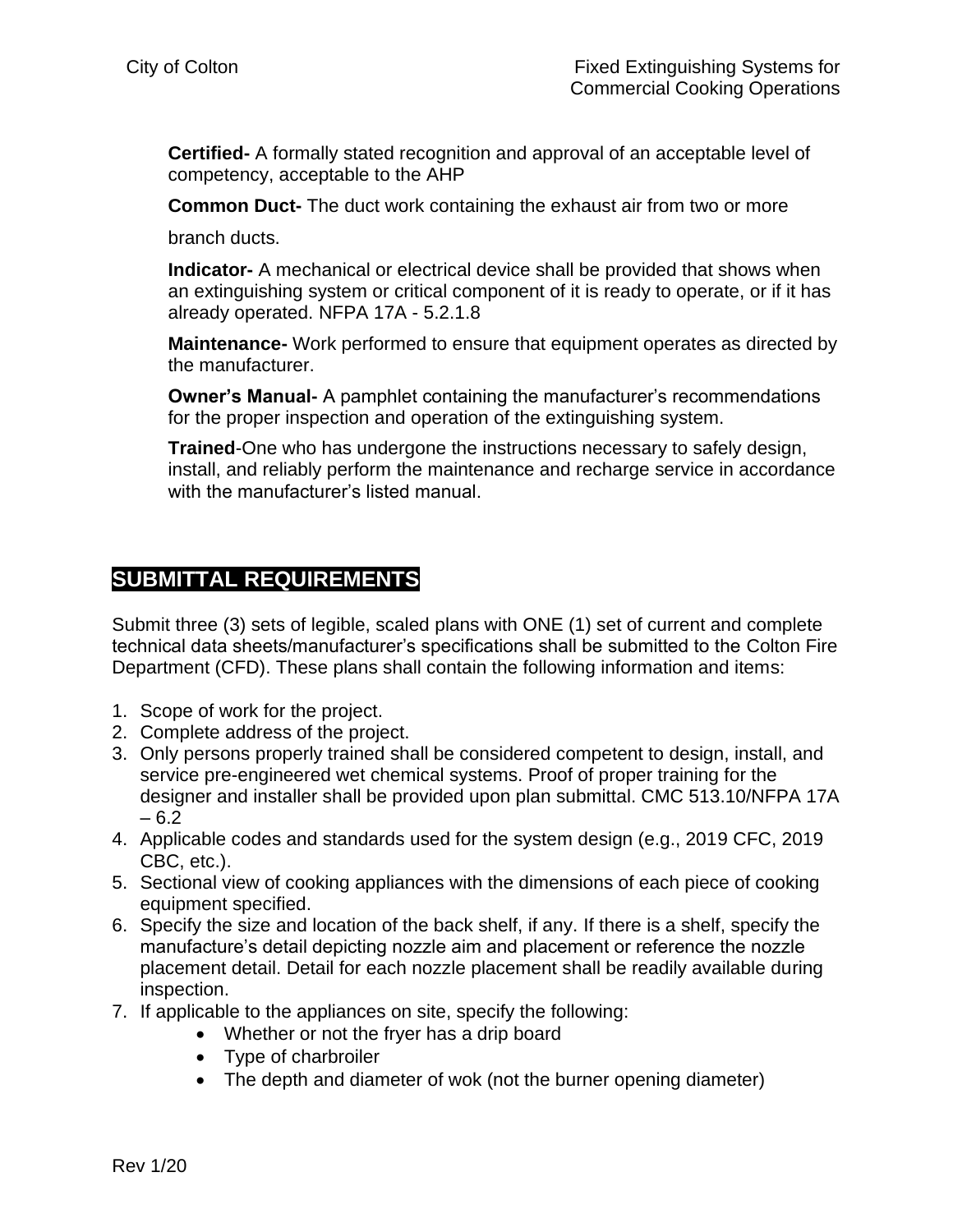- 8. A scaled floor plan layout that includes the location of the cooking equipment, exit doors, manual pull, and other non-protected appliances indicated.
- 9. Fire extinguishing protection is required for open pizza ovens. If the pizza oven is closed, and no protection is provided, this must be specified on the plan.
- 10.Hood, plenum, and duct dimensions.
- 11.An elevation view of the hood, plenum and all duct work to the exhaust point above the roof. Note: In some cases additional protection may be required.
- 12.Piping schematic that includes the equivalent pipe length calculation (if applicable); the number and type of nozzles; and the location, height and direction of nozzle placement over each piece of cooking equipment.
- 13.An equipment legend for each supply tank (multiple cylinders supplying the same nozzles shall be combined on legend). The legend shall include the type of nozzles that are connected to that tank, the tip number and/or identifier, the total number of flow point used, and the number of flow points allowed for that size tank.
- 14.When applicable, provide calculations that demonstrate minimum and maximum volume quantities meet manufacture's specifications per the General Piping Requirements.
- 15.Detection schematic that includes the location of each fusible link for each protected equipment, the location of the manual pull, and the length of the detection system.
- 16.Identify that a durable placard shall be placed adjacent to the cooking area that depicts the cooking appliances (type, width, depth) configuration for the suppression system.
- 17.Where deep-fat fryers are used, specify the deep-fat fryers shall be equipped with a separate high-limit control in addition to the adjustable operating control (thermostat) to shut off fuel or energy when the fat temperature reaches 475°F at 1 in. below the surface. CMC § 515.2
- 18.NEW EXHAUST SYSTEMS: Provide a copy of the final construction plans for the complete hood exhaust system (if applicable). Sufficient drawings shall be provided that depicts the hood, plenum, duct, pollution control units if applicable, from the hood to the exhaust ejection point to the atmosphere.
- 19.EXISTING EXHAUST SYSTEMS: Provide a scaled elevation view of the exhaust system from the floor through the roof/wall to the point where the exhaust is ejected to the atmosphere. The cooking appliances and any pollution control unit or smoke/odor scrubber shall be depicted. If there are areas that cannot be surveyed due to lack of access, they shall be identified within the elevation view.
- 20.If ultra-violet hoods are used, they shall be specifically identified on the plans. They shall be installed, maintained and protected in accordance with the terms of their listing and the manufacturer's instructions. CMC 508.2.1
- 21.Any equipment, listed or otherwise, that provides secondary filtration or air pollution control and that is installed in the path of travel of exhaust products shall be identified and provided with an approved automatic fire-extinguishing system for the protection of the component sections of the equipment and shall include protection of the ductwork downstream of the equipment, whether or not the equipment is provided with a damper. If the equipment can be a source of ignition, it shall be provided with appropriate detection to operate the fire-extinguishing system. CMC 512.3.1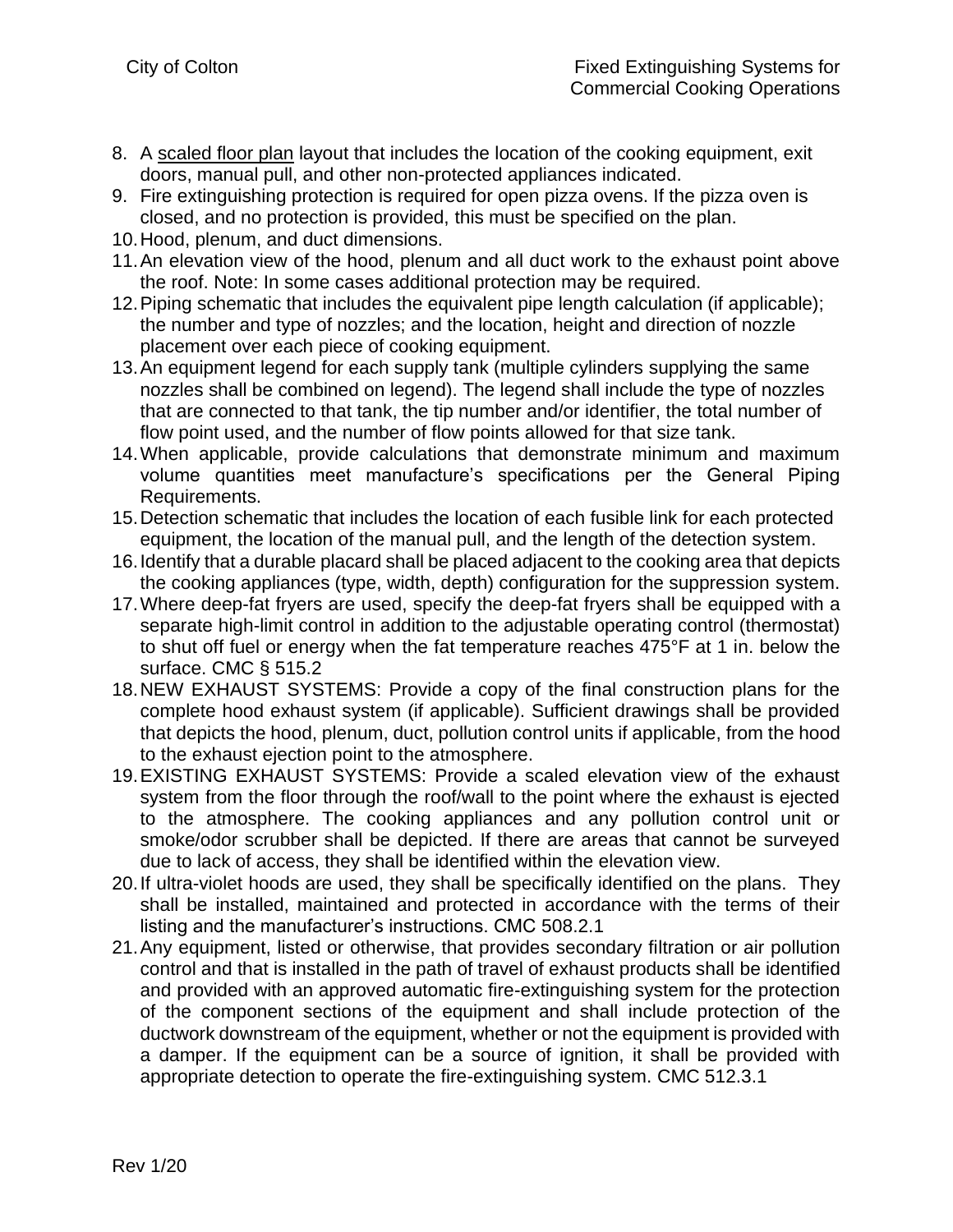- 22.Where a cooking exhaust system employs an air pollution control device that recirculates air into the building, the provisions of CMC 516.0 and the manufacturing instruction manual shall apply. CMC 512.3.2
- 23.Recirculation Systems: The plans shall demonstrate all requirements specified by CMC § 516.0 and all applicable subsections are in compliance.
- 24.Solid-Fuel Cooking: The plans shall demonstrate all requirements specified by CMC § 517.0 and all applicable subsections are in compliance.
- 25.Downdraft Appliances: The plans shall demonstrate all requirements specified by CMC § 518.0 and all applicable subsections are in compliance.

*NOTE: If the chemical fire extinguishing system is not designed to fully protect the duct then the duct will also require fire sprinklers to be installed as per 2016 NFPA 13, Section 7.9.* 

#### **PROTECTION OF COMMON EXHAUST DUCT**

- 1. A fusible link or other mechanically operated heat detection device from the common duct fire-extinguishing system shall be located at each branch duct–to– common duct connection where electrical operation of the common duct fire extinguishing system does not meet the requirements of NFPA 17A section 5.6.2.1.1
- 2. Where a fusible link or mechanically operated heat detector is located at a branch duct–to–common duct connection, an access panel shall be installed in accordance with NFPA 96, to enable servicing of the detector where the detector is not accessible from the branch duct connection to the exhaust hood. NFPA 17A section 5.6.2.1.2 *3.*

## **REQUIRED NOTES**

#### **Provide the following notes on the plan, verbatim, under the heading "CITY OF COLTON NOTES":**

- 1. Please schedule all inspections at least 72 hours in advance. Call CFD 909-370- 5553 to schedule inspection.
- 2. This system is designed in accordance with ANSI/UL 300, 2017 NFPA 17A; 2017 NFPA 96, 2019 CFC, 2019 CMC, and the most recent Manufacture's Manual.
- 3. Where a building fire alarm or monitoring system is installed, automatic fireextinguishing systems shall be monitored by the building fire alarm or monitoring system in accordance with NFPA 72. CFC 904.3.5 as amended.
- 4. The approved system shall be pre-tested prior to the CFD scheduled inspection of the required acceptance test.
- 5. Piping shall be rigidly supported to prevent movement(shall not be able to sway for cleaning). Swivel nozzles shall be rotated to a predetermined aiming point and then tightened to hold that angle. Careful attention shall be given at the time of designing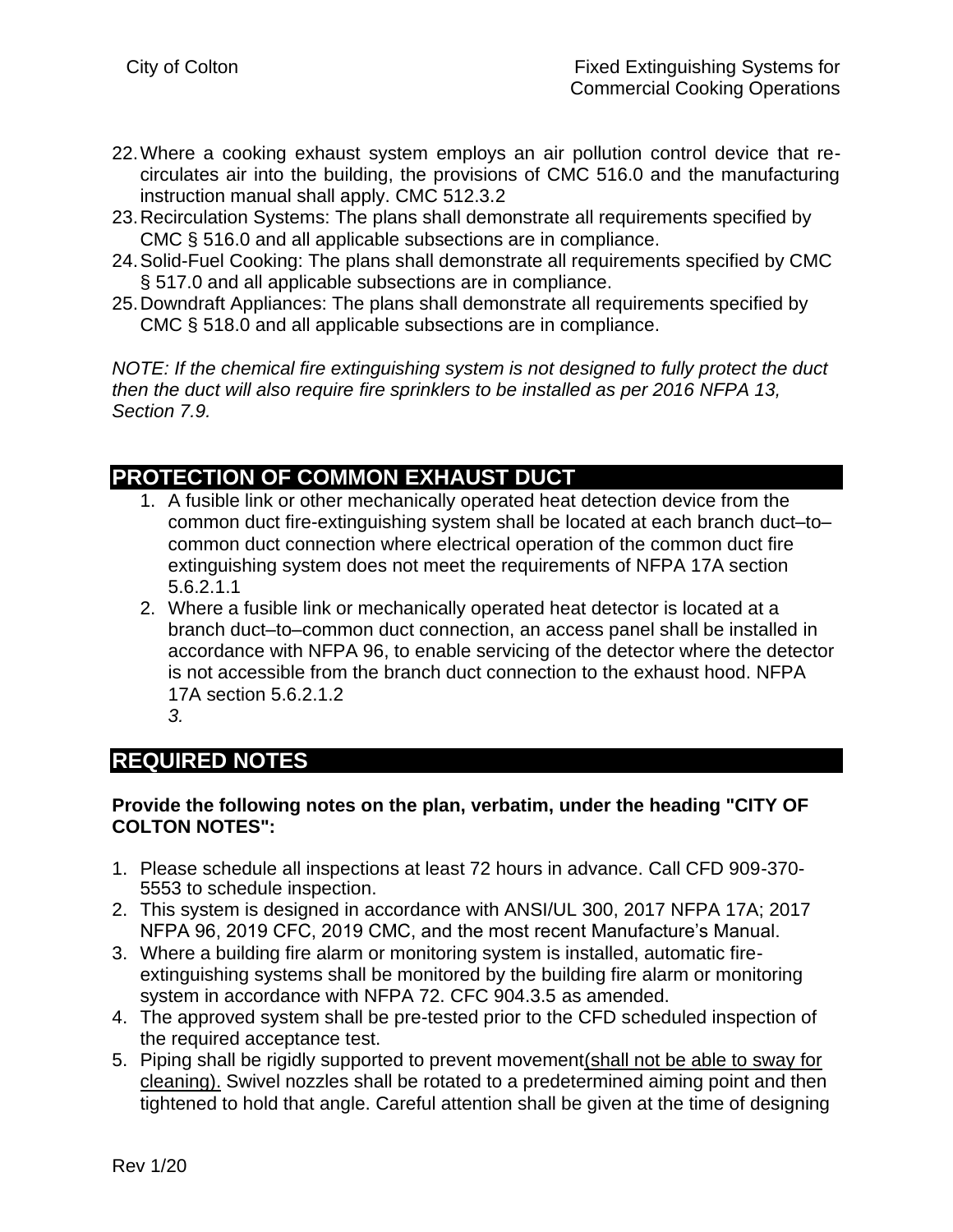the system as nozzles cannot be moved "out of the way" once approved in the field. Any moving of the pipe or nozzles shall require an approved contractor to evaluate the pipe/nozzle layout.

- 6. Appliances with wheels shall be secured in place.
- 7. Manual pull stations shall be located no higher than four (4) feet above finished floor and shall be readily accessible for use.
- 8. All gas fueled, electrically powered, and heat producing equipment located under the hood shall shut down upon activation of the extinguishing system.
- 9. All discharge nozzles shall be provided with caps, covers, or other suitable protective devices.
- 10.All discharge nozzles shall be located and installed in relation to the protected appliance as shown in the manufacturer's listed installation manual.
- 11.Hood and duct construction and installation shall be in accordance with the CMC and nationally recognized standards. These assemblies are subject to approval and inspection by the Building Official and are not part of the CFD plan review process except as it relates to the installation of the hood extinguishing system.
- 12.Where multiple manual actuators are installed for protection of separate extinguishing systems, they shall be identified as to which extinguishing system each will activate.
- 13.Hood exhaust fans shall continue to operate after the extinguishing system has been activated, unless fan shutdown is required by a listed component of the ventilation system or by the design of the extinguishing system.
- 14.The inside edge of the hood shall overhang a horizontal distance of not less than six (6) inches beyond the edge of the cooking surface on all open sides, and the vertical distance between the lip of the hood and the cooking surface shall not exceed four (4) feet unless the manufacturer's specifications state otherwise.
- 15.Where a cooking exhaust system employs an air pollution control device that recirculates air into the building, the provisions of CMC 516.0 and the manufacturing instruction manual shall apply. CMC 512.3.3
- 16.A Class K rated extinguisher shall be provided within a maximum of 30 ft. of cooking equipment.
- 17. A placard shall be conspicuously placed near each extinguisher that states: "Fire Protection System Shall Be Activated Prior To Using The Fire Extinguisher." *NFPA 17A*
- 18.Instructions for manually operating the fire-extinguishing system shall be posted conspicuously in the kitchen. CMC 514.1.3
- 19.Deep-fat fryers shall be equipped with a separate high-limit control in addition to the adjustable operating control (thermostat) to shut off fuel or energy when the fat temperature reaches 475°F at 1 in. below the surface. CMC § 515.2; NFPA 96 § 12.2
- 20.A durable placard shall be placed adjacent to the cooking area that depicts the cooking appliances (type, width, depth) configuration for the suppression system. CFC § 104.1;